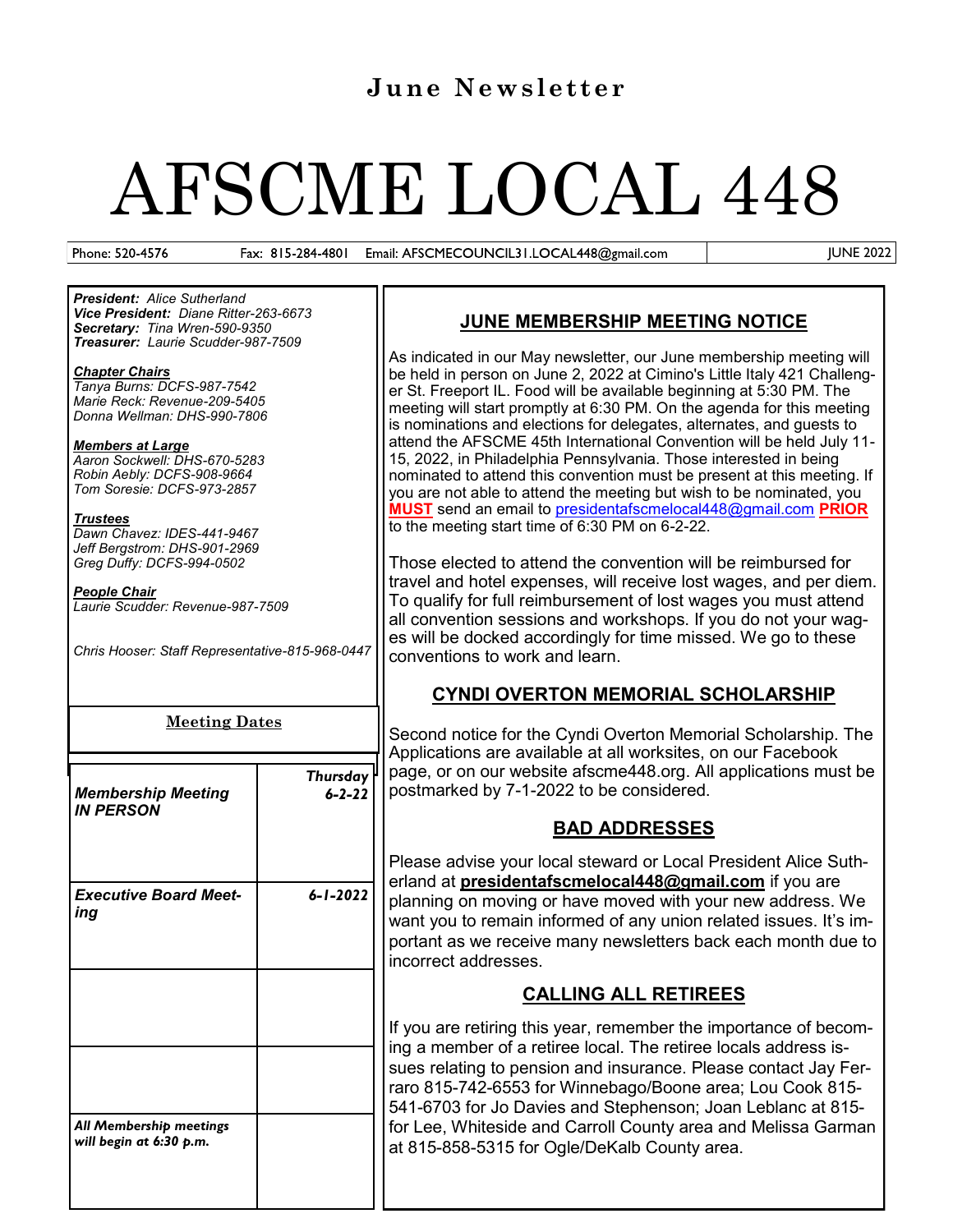#### **RIVER BLUFF NURSING HOME IN ROCKFORD NEEDS OUR HELP**

Early voting in Winnebago County started 5-18-22. You will see a referendum on the ballot asking for support of our county nursing home, River Bluff. Please vote YES.

Our nursing home is one of 15 public nursing homes in Illinois, which means it is one of the 15 nursing home/ rehabilitation centers that is required to accept patients with Medicaid. Private sector nursing homes may do so but are not required to do so. River Bluff is a not for profit nursing home, providing a vital service for some of our community's most vulnerable. **VOTE YES.**

The levy has not increased since 1989. The increase is equivalent to \$25 a year for those with a \$150,000 home. That's \$2.08 a month to ensure that our community continues to have a say in the quality of care our loved ones receive. Vote YES! Spread the word. [#SaveOurSeniors](https://www.facebook.com/hashtag/saveourseniors?__eep__=6&__cft__%5b0%5d=AZUXf4zepX6CIF5SHSkUvX0--II_tQgTHhluB36Hq74zAjC2SAvZPHN8OdEgkpVHdDk--3iUxe_6Dap_9dAmPmZOpn_jYjpdM6oNypd02pqb2i1xogSK_hqMtl_uLBsVa7WGvWXisG1QaUojZ4JcQnfQljww6YPykiKZa72k7wKWU95Wutb3_6xxKq) [#saveriverbluff](https://www.facebook.com/hashtag/saveriverbluff?__eep__=6&__cft__%5b0%5d=AZUXf4zepX6CIF5SHSkUvX0--II_tQgTHhluB36Hq74zAjC2SAvZPHN8OdEgkpVHdDk--3iUxe_6Dap_9dAmPmZOpn_jYjpdM6oNypd02pqb2i1xogSK_hqMtl_uLBsVa7WGvWXisG1QaUojZ4JcQnfQljww6YPykiKZa72k7wKWU95Wutb3_6xxKq)



#### **Wage Increase**

July 1, 2022, we will all get another 3.95% wage increase. This will be the last increase of the current contract. Our contract ends on 6-30-23. We will start gathering contract proposals soon so if you see thing in the contract that you think should be changed. Make a note and send the information to Alice Sutherland @ [pres](mailto:presidentafscmelocal448@gmail.com)[identafscmelocal448@gmail.com.](mailto:presidentafscmelocal448@gmail.com) Also, this fall we will be holding elections for Conference Board Delegates and alternates. Conference Board Delegates negotiate the contract. It is a HUGE time commitment If you think you might be interested in in that start thinking about it.

#### **Reopening Offices**

I know many of you are wondering what is going to happen July 1<sup>st</sup> when the remote work pilots all expire. At this time, I have no answers. Currently all pilots are set to expire on June 30th unless the agency and union negotiate an extension, or the agency makes the pilot permanent. Most agencies are taking the stance that they are not willing to negotiate an extension until they see what CMS and AFSCME are going to do with the master MOU. So unfortunately, at this point I would suggest preparing to report back to the office on July 1<sup>st</sup>. As soon as I hear anything I will let you know.

#### **CONTRACT NEGOTIATIONS WILL BEGIN SOON**

In the past, our local was given 4 delegates to attend contract negotiations. Classification RC 62/63 was given two delegates; RC 14 one delegate and RC 10, 14 and 42 were given one delegate to attend contract negotiations. An election will be held this fall. If there are no members seeking election from the specific RC classification, another delegate from another RC classification can be elected from another bargaining unit classification. Information will be sent out requesting your input into what you'd like in the new contract. Become involved in the process and provide your thoughts at the scheduled meeting to be held this fall. You will be notified of date/place in upcoming newsletter.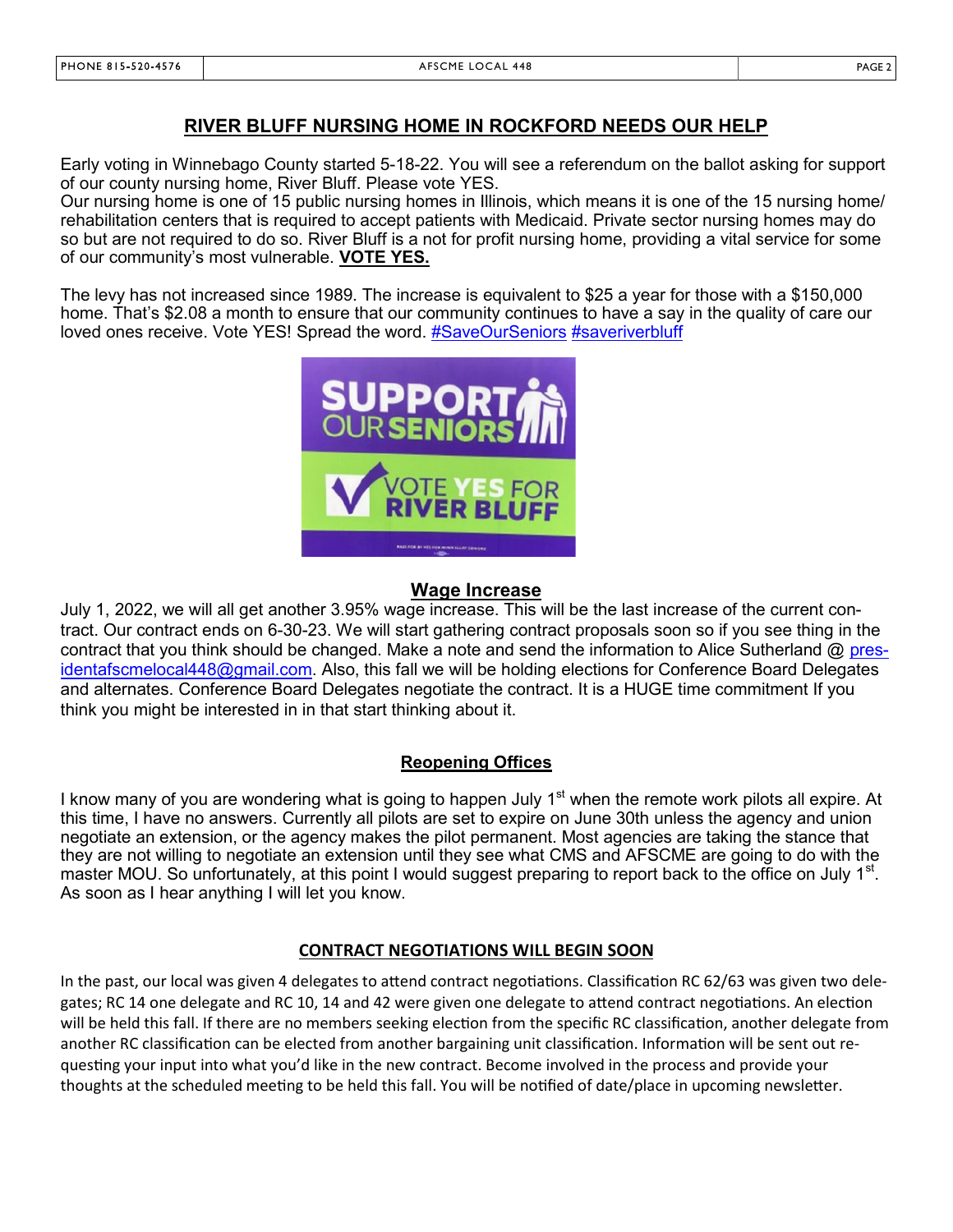### **Tips for Effective Stewards: Common Management Tactics on Grievances**

The following are some typical management tactics on grievances and appropriate steward responses:

**Problem 1: Every grievance gets an automatic "no."** Management may be used to getting away with it; don't just accept the rejection but respond with a request for specific reasons. Unless the reasons convince you that you've got a losing grievance, take it to the next step.

**Problem 2: Every grievance is met with a management stall.** As with problem 1, management may just be used to getting away with it. Your employer may have no clear policy in place on how to respond to the union. Keep plugging away and pressing for a settlement. If you don't get a response within the proper time limits, take it to the next level.

Notifying management at higher steps that lower-level management is giving an automatic "no" or stalling rather than working out a solution might also help; talk to your president or staff representative if these problems persist.

**Problem 3: Management won't settle without a horse trade**. Employers love this kind of "solution" because they know it keeps workers divided and compromises the union. Don't buy into it. Insist that each grievance is settled on its own merits. You can't sacrifice one legitimate grievance just to resolve a second one. It's not right and it's not legal.

**Problem 4: Management claims a grievance is no good because there was "an agreement" with the steward's predecessors**. This could be a bluff or there could be something to it. Ask to see the alleged agreement in writing, signed by authorized representatives. If necessary, point out to management that no agreement with a steward can change the terms of the union contract. Check with local union leadership to see if the claim is valid. If it isn't, move ahead with the grievance. *(Adapted and reprinted with permission from* Steward Update Newsletter, Volume 22, No 1*.)*

# **RECIPE**

Coconut Poke Cake

**Ingredients** 

- 1 (18.25 ounce) package white cake mix
- 1 (14 ounce) can cream of coconut
- 1 (14 ounce) can sweetened condensed milk
- 1 (16 ounce) package frozen whipped topping, thawed
- 1 (8 ounce) package flaked coconut

#### **Directions**

- Prepare and bake white cake mix according to package directions. Remove cake from oven. While still hot, using a utility fork, poke holes all over the top of the cake.
- Mix cream of coconut and sweetened condensed milk together. Our over the top of the still hot cake. Let cake cool completely then frost with the whipped topping and top with the flaked coconut. Keep cake refrigerated.

Enjoy!!!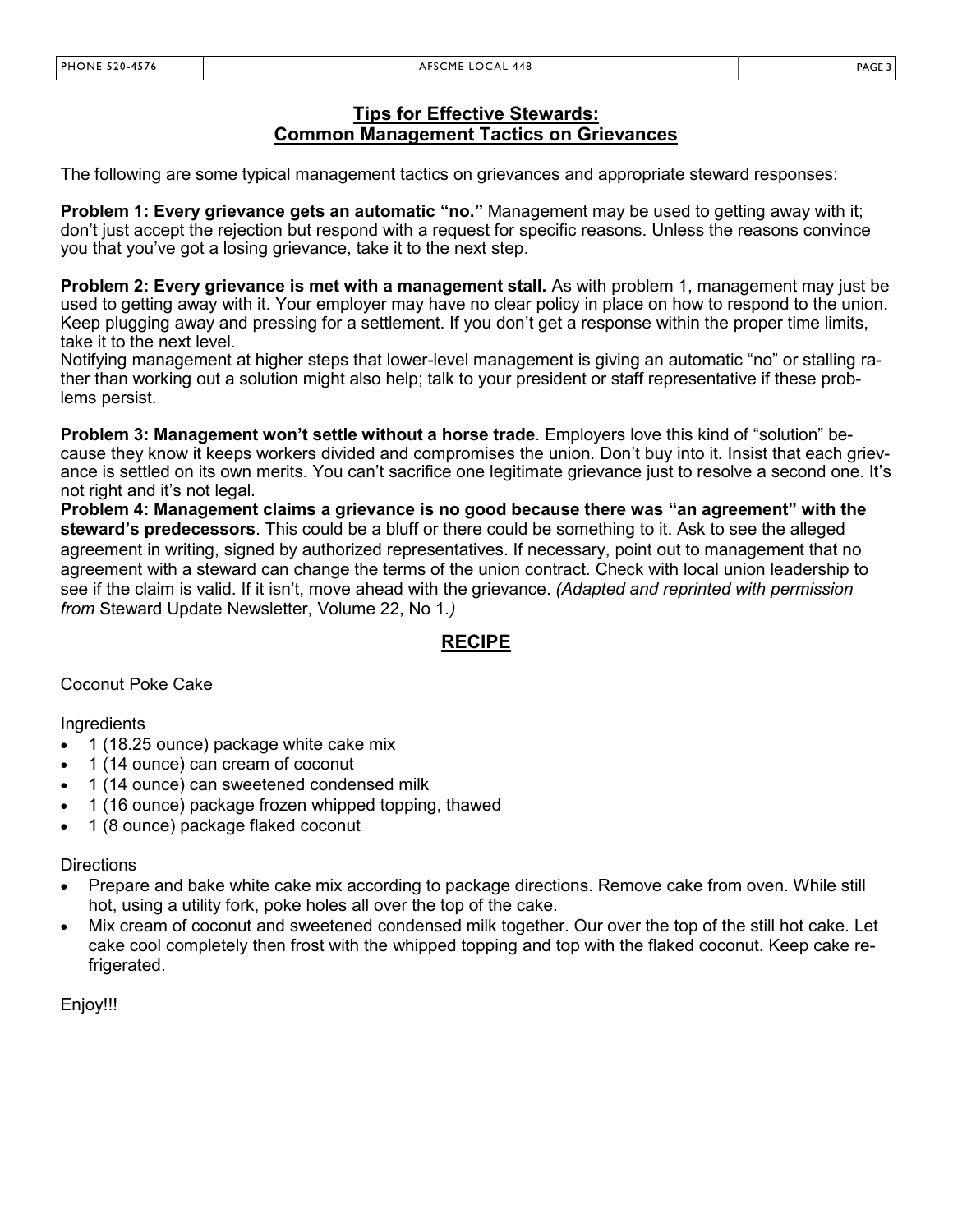**AFSCME LOCAL 448 1302 Institute Blvd. Dixon, IL 61021**